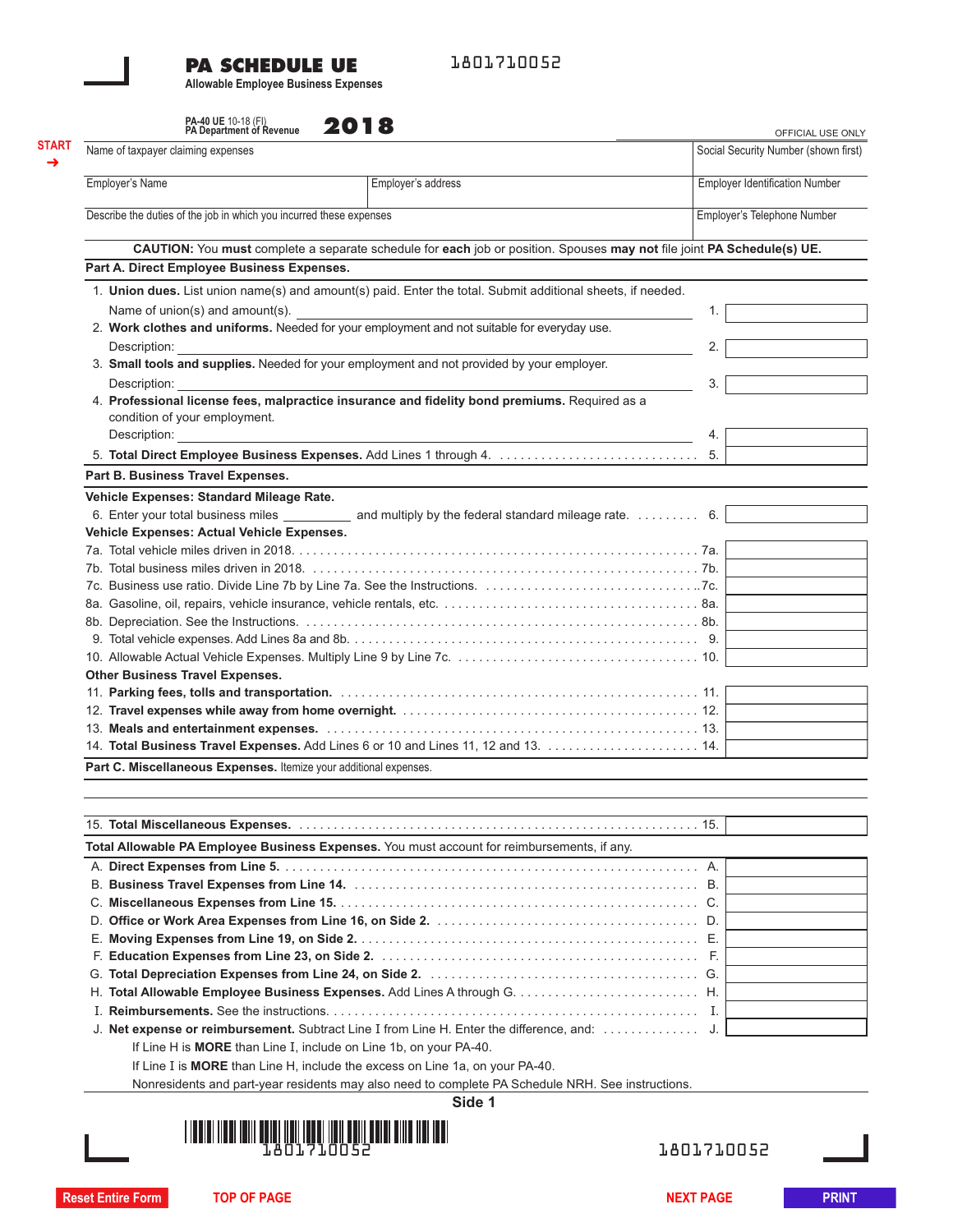## **PA SCHEDULE UE**

1801810050

**Allowable Employee Business Expenses**

|                       | PA-40 UE 10-18 (FI)<br>PA Department of Revenue                                                                                       | 2018              |                         |                         |                         | OFFICIAL USE ONLY                                                                  |
|-----------------------|---------------------------------------------------------------------------------------------------------------------------------------|-------------------|-------------------------|-------------------------|-------------------------|------------------------------------------------------------------------------------|
|                       | Name of taxpayer claiming expenses                                                                                                    |                   |                         |                         |                         | Social Security Number (shown first)                                               |
|                       | Part D. Office or Work Area Expenses. You must answer ALL three questions or the Department will disallow your expenses.              |                   |                         |                         |                         |                                                                                    |
|                       | D1. Does your employer require you to maintain a suitable work area away from the employer's premises?                                |                   |                         |                         | $\sum$ Yes              | $\bigcirc$ No                                                                      |
|                       | D2. Is this work area the principal place where you perform the duties of your employment?                                            |                   |                         |                         | $\bigcirc$ Yes          | $\bigcirc$ No                                                                      |
|                       | D3. Do you use this work area regularly and exclusively to perform the duties of your employment?                                     |                   |                         |                         | $\bigcirc$ Yes          | $\bigcirc$ No                                                                      |
|                       | If you answer YES to ALL three questions, continue. If you answer NO to ANY question, you may not claim office or work area expenses. |                   |                         |                         |                         |                                                                                    |
|                       | Actual Office or Work Area Expenses. Enter expenses for the entire year and then calculate the business portion.                      |                   |                         |                         |                         |                                                                                    |
|                       |                                                                                                                                       |                   |                         |                         |                         |                                                                                    |
|                       |                                                                                                                                       |                   |                         |                         |                         |                                                                                    |
|                       |                                                                                                                                       |                   |                         |                         |                         |                                                                                    |
|                       |                                                                                                                                       |                   |                         |                         | d.                      |                                                                                    |
|                       |                                                                                                                                       |                   |                         |                         |                         |                                                                                    |
|                       |                                                                                                                                       |                   |                         |                         |                         |                                                                                    |
| g.                    |                                                                                                                                       |                   |                         |                         |                         |                                                                                    |
|                       |                                                                                                                                       |                   |                         |                         |                         |                                                                                    |
|                       |                                                                                                                                       |                   |                         |                         | i.                      |                                                                                    |
|                       | Business percentage of property. Divide the total square footage of your work area by the total square footage                        |                   |                         |                         |                         |                                                                                    |
|                       |                                                                                                                                       |                   |                         |                         |                         | $\%$                                                                               |
|                       |                                                                                                                                       |                   |                         |                         |                         |                                                                                    |
|                       |                                                                                                                                       |                   |                         |                         |                         |                                                                                    |
|                       |                                                                                                                                       |                   |                         |                         |                         |                                                                                    |
|                       | Part E. Moving Expenses.                                                                                                              |                   |                         |                         |                         |                                                                                    |
| <b>Distance Test.</b> |                                                                                                                                       |                   |                         |                         |                         |                                                                                    |
|                       |                                                                                                                                       |                   |                         |                         |                         | miles                                                                              |
|                       |                                                                                                                                       |                   |                         |                         |                         | $\overline{\phantom{a}}$ and $\overline{\phantom{a}}$ and $\overline{\phantom{a}}$ |
|                       |                                                                                                                                       |                   |                         |                         |                         | miles                                                                              |
|                       |                                                                                                                                       |                   |                         |                         |                         | miles                                                                              |
|                       | If Line E3 is 35 miles or more, continue. If it is not at least 35 miles, you may not claim any moving expenses.                      |                   |                         |                         |                         |                                                                                    |
|                       | 17. Transportation expenses in moving household goods and personal effects.  17.                                                      |                   |                         |                         |                         |                                                                                    |
|                       | 18. Travel, meals, and lodging expenses during the actual move from your old home to your new home. 18.                               |                   |                         |                         |                         |                                                                                    |
|                       |                                                                                                                                       |                   |                         |                         |                         |                                                                                    |
|                       | Part F. Education Expenses. You must answer ALL three questions or the Department will disallow your expenses.                        |                   |                         |                         |                         |                                                                                    |
|                       | F1. Did your employer (or law) require that you obtain this education to retain your present position or job?                         |                   |                         |                         | $\sum$ YES              | $\bigcirc$ NO                                                                      |
|                       | If you answer YES, continue. If you answer NO, you may not claim education expenses.                                                  |                   |                         |                         |                         |                                                                                    |
|                       | F2. Did you need this education to meet the entry level or minimum requirements to obtain your job?                                   |                   |                         |                         | $\bigcirc$ YES          | $\bigcirc$ NO                                                                      |
|                       | F3. Will this education, program or course of study qualify you for a new business or profession?                                     |                   |                         |                         | $\bigcirc$ YES          | $\bigcirc$ NO                                                                      |
|                       | If you answer NO to questions F2 and F3, continue. If you answer YES to either question, you may not claim education expenses.        |                   |                         |                         |                         |                                                                                    |
|                       |                                                                                                                                       |                   |                         |                         |                         |                                                                                    |
|                       | Name of college, university or educational institution: ________________________                                                      |                   |                         |                         | Course of study:        |                                                                                    |
|                       |                                                                                                                                       |                   |                         |                         |                         |                                                                                    |
|                       |                                                                                                                                       |                   |                         |                         |                         |                                                                                    |
|                       |                                                                                                                                       |                   |                         |                         |                         |                                                                                    |
|                       |                                                                                                                                       |                   |                         |                         |                         |                                                                                    |
|                       | Part G. Depreciation Expenses. PA law does not allow any federal bonus depreciation and limits IRC Section 179 expensing to \$25,000. |                   |                         |                         |                         |                                                                                    |
|                       | (a) Description of property                                                                                                           | (b) Date acquired | (c) Cost or other basis | (d) Depreciation method | (e) Section 179 expense | (f) Depreciation expenses                                                          |
|                       |                                                                                                                                       |                   |                         |                         |                         |                                                                                    |
|                       |                                                                                                                                       |                   |                         |                         |                         |                                                                                    |
|                       |                                                                                                                                       |                   |                         |                         |                         |                                                                                    |
|                       |                                                                                                                                       |                   |                         |                         |                         |                                                                                    |
|                       |                                                                                                                                       |                   |                         |                         |                         |                                                                                    |



1801810050

**Reset Entire Form PREVIOUS PAGE NEXT PAGE PRINT**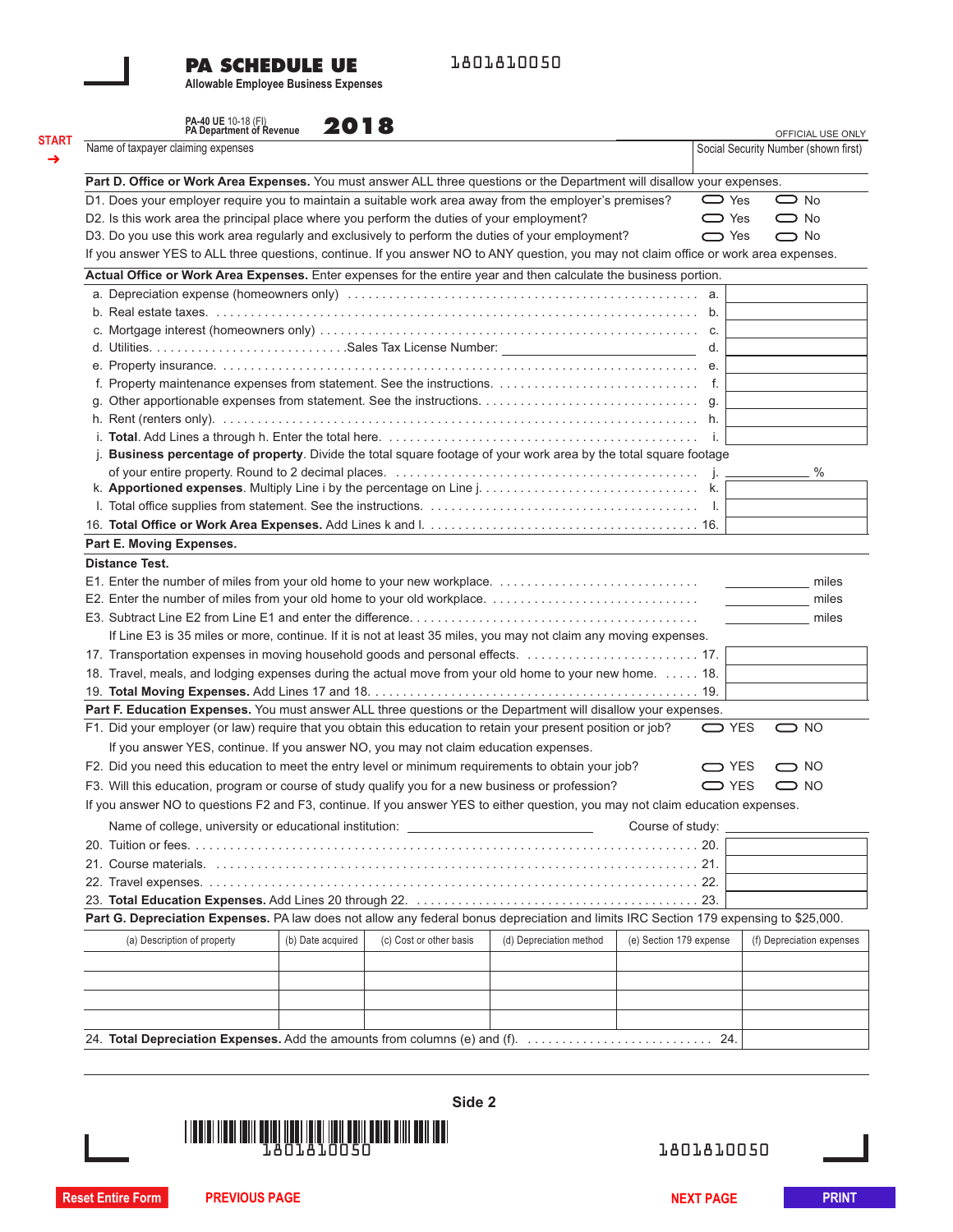

**Pennsylvania Department of Revenue 2018 Instructions for PA-40 Schedule UE**

PA-40 UE IN 10-18 PA-40 UE IN 10-18

## **WHAT'S NEW**

As a result of changes to federal tax law provisions, federal Form 2106 is no longer able to be used to calculate PA unreimbursed vehicle expenses. PA Schedule UE, Part B, Business Travel Expenses, has been revised to calculate and report vehicle expenses directly on the schedule. For taxpayers with use tax on utilities reported for home office expense, a space was added to Part D, Line d, to include the Sales Tax License number.

## **GENERAL INFORMATION**

### **PURPOSE OF SCHEDULE**

Use PA-40 Schedule UE to report unreimbursed employee business expenses incurred in the performance of the duties of the taxpayer's job or profession.

Refer to Chapter 7 of the PA PIT Guide for additional information.

## **RECORDING DOLLAR AMOUNTS**

Show money amounts in whole-dollars only. Eliminate any amount less than \$0.50 and increase any amount that is \$0.50 or more to the next highest dollar.

## **WHO MUST COMPLETE**

PA-40 Schedule UE must be completed and included with an originally filed PA-40, Personal Income Tax Return, for any taxpayer reporting unreimbursed employee business expenses on Line 1b of the PA-40.

An amended PA Schedule UE must be included with Schedule PA-40X to report any changes - increases or decreases in business expense amounts on PA Schedule UE that are discovered after an original or other amended return is filed with the department. Part III on Page 2 of Schedule PA-40X must be completed to explain any increase or decrease to the unreimbursed employee business expenses

reported on an amended PA-40, Personal Income Tax Return.

# **FORM INSTRUCTIONS**

#### **IDENTIFICATION INFORMATION Name of Taxpayer Claiming Expenses**

Enter the name of the taxpayer claiming the expenses. If a jointly filed return and the expenses are claimed for the spouse, enter the spouse's name.

### **Social Security Number**

Enter the Social Security number (SSN) of the primary taxpayer (name shown first on the PA-40, Personal Income Tax Return) even if the expenses are claimed for the spouse on a jointly filed return.

### **Employer's Name**

Enter the name of the employer for which the expenses were incurred.

**Employer's Address** Enter the employer's local address.

### **Employer's Identification Number**

Enter the employer identification number from Box b of the W-2 for the employer.

### **Duties of the Job**

Describe the duties of the job in which the expenses were incurred.

### **Employer's Telephone Number**

Enter the employer's local telephone number.

# **GENERAL INSTRUCTIONS**

Allowable employee business expenses for PA purposes are similar to, but not the same as, expenses for federal purposes. PA law only permits expenses required to perform the duties of a job or profession.

Allowable Pennsylvania employee business expenses must be:

- 1. Ordinary, customary, and accepted in the industry or occupation;
- 2. Actually paid while performing the duties of the employment;
- 3. Reasonable in amount and not excessive;
- 4. Necessary to enable the proper performance of the duties of the employment; and
- 5. Directly related to performing the duties of the occupation or employment.

**IMPORTANT:** 100 percent of the Pennsylvania-allowable unreimbursed employee business expenses may be deducted. Pennsylvania law does not have federal expense and percentage accounting limitations and thresholds.

An allowable business expense did not occur during the year if:

- A fixed-mileage allowance; a fixed expense reimbursement amount; a daily, weekly, monthly or yearly expense allowance reimbursement; or a per-diem allowance was received for the allowable business expense, and the employer did not include the allowance in compensation; or
- Allowable expenses were accounted to the employer and the employer reimbursed the employee in the exact amount of the expenses.

**EXAMPLE:** James is a regional manager for a chain of retail stores and is required by his employer to drive his personal vehicle and visit each retail location within his region at least one time per month. James' employer reimburses him at a rate of \$0.40 per mile and provides a lunch per diem of \$8.00 per travel day. James is not permitted to deduct a mileage expense on his PA-40 Schedule UE for the difference between the federal allowance and his employer's reimbursement or an expense for meals while traveling to visit the retail locations within his region unless his employer includes the reimbursements in his Pennsylvania compensation.

**CAUTION:** If an employer reim- $\Delta$ burses at a rate less than the federal rate for the mileage expense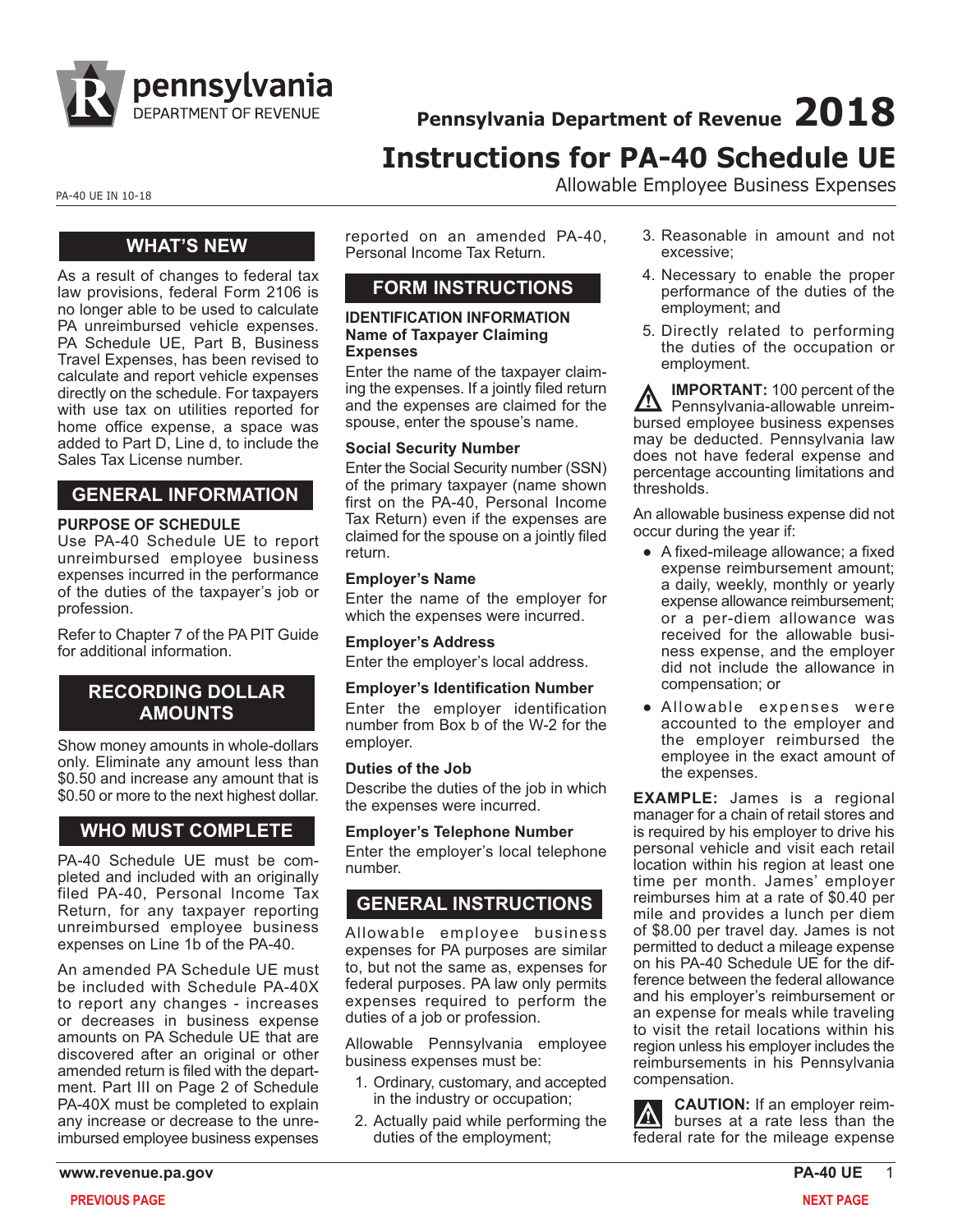or provides a fixed or per-diem reimbursement for any expense, do not include such reimbursements in gross compensation. Do not claim such expenses on a PA-40 Schedule UE.

If an employer does not reimburse for expenses, compensation may be reduced by the allowable expenses. However, if a reimbursement is more than the allowable expenses, the excess must be reported as taxable compensation on Line 1a.

**EXAMPLE:** Dave earned compensation of \$30,000. He incurred allowable vehicle and travel employee business expenses of \$3,000, and was reimbursed \$3,500. He must complete a PA-40 Schedule UE. He includes the excess \$500 as compensation. His total net taxable compensation is \$30,500.

**IMPORTANT:** Sole proprietors, **A** partners, shareholders, or other self-employed individuals should not use PA-40 Schedule UE to claim expenses.

**CAUTION:** Nonresidents must use PA Schedule NRH to apportion expenses for PA personal income tax purposes. Part-year residents may only claim 100 percent of unreimbursed business expenses if the expenses were incurred only while providing services in Pennsylvania or while a PA resident. Include a statement indicating the method used to determine the expenses for the period of residency (PA Schedule NRH may also be used for this purpose).

### **Non-Allowable Expenses**

Pennsylvania does not allow the following business expenses, even if allowed for federal purposes:

- Personal, living, or family expenses;
- Dues to fraternal organizations, professional societies, Chambers of Commerce, or recreational club memberships;
- Dues and subscriptions to publications, including trade and professional publications;
- Political candidate or campaign contributions;
- Charitable contributions;
- Commuting expenses driving to and from work;
- Cost of meals while working late, unless while traveling away from home overnight on business;
- Childcare or elderly care expenses;
- Life, disability income and health insurance premiums;
- Contributions to deferred compensation plans or other pension plans;
- Legal fees (except to recover back wages), fines, penalties and bad debts;
- Bribes, kickbacks, or other illegal payments;
- Job hunting or other pursuit of employment expenses;
- Malpractice insurance premiums, except when allowed in Part A;
- Moving expenses, except when allowed in Part E;
- Educational expenses, except as allowed in Part F;
- Capital expenditures; and/or
- Expenses calculated at federal per-diem rates.

A separate PA-40 Schedule UE TIP) must be filed for each employer and each taxpayer. Spouses may not report joint expenses on a PA Schedule UE, even if filing jointly and even from the same employer. An incomplete schedule may result in delays in the processing of a return and/or denial of the expenses.

### **Keep Your Records**

The department has the legal authority to require evidence that the expenses claimed on a PA Schedule UE are allowable for PA purposes. Keep all necessary documents, receipts, vouchers and other records for at least four years.

### **PA-40 Schedule UE - Side 1**

Side 1 of the PA-40 Schedule UE is for the most common expenses claimed on PA income tax returns.

### **PA-40 Schedule UE - Side 2**

Side 2 of the PA-40 Schedule UE is for reporting office or work area expenses, moving expenses, education expenses and/or depreciation expenses claimed as unreimbursed business expenses on PA income tax returns.

Taxpayers may wish to provide  $(TIP)$ with the PA-40 Schedule UE a copy of a letter from the employer verifying that expenses are required to be incurred to perform the duties of the position for which the expenses are claimed and the method of any reimbursement by the employer for those expenses. Form REV-757, Employer Letter Template, should be completed by the employer for such purposes. In lieu of an employer letter, a taxpayer may provide a copy of the employer's employee expense reimbursement policy or Form REV-775, Personal Income Tax Employee Business Expense Affidavit. Reviews of the department's Tips For Successfully Filing PA Schedule UE (REV-489) and Unreimbursed Allowable Employee Business Expenses For PA Personal Income Tax Purposes brochure (REV-637) should also be conducted prior to completing PA-40 Schedule UE.

### LINE INSTRUCTIONS

## **PA-40 SCHEDULE UE SIDE 1**

### PART A, DIRECT EMPLOYEE BUSINESS EXPENSES

Direct employee business expenses are those paid directly or through a withholding arrangement with an employer. These expenses are necessary to perform or maintain a job. Itemize the nature and amount of the expenses claimed in Part A.

## **LINE 1**

Enter the amount of union dues, assessments, and initiation fees paid if the amounts are:

- Paid as a condition of continued membership in the union, and membership is related directly to the job for which the expense is claimed; or
- A required payment of a wage deduction under an agency shop agreement.

## **LINE 2**

Enter the amount paid for purchasing and maintaining uniforms and work clothing used for the protection from bodily injury if the uniforms and clothing are both:

- Of a type specifically required by the employer to be purchased as a condition of continued employment; and
- Not adaptable to general usage.

## **LINE 3**

Enter the amount paid for small tools and supplies that the employer does not provide, but are required to perform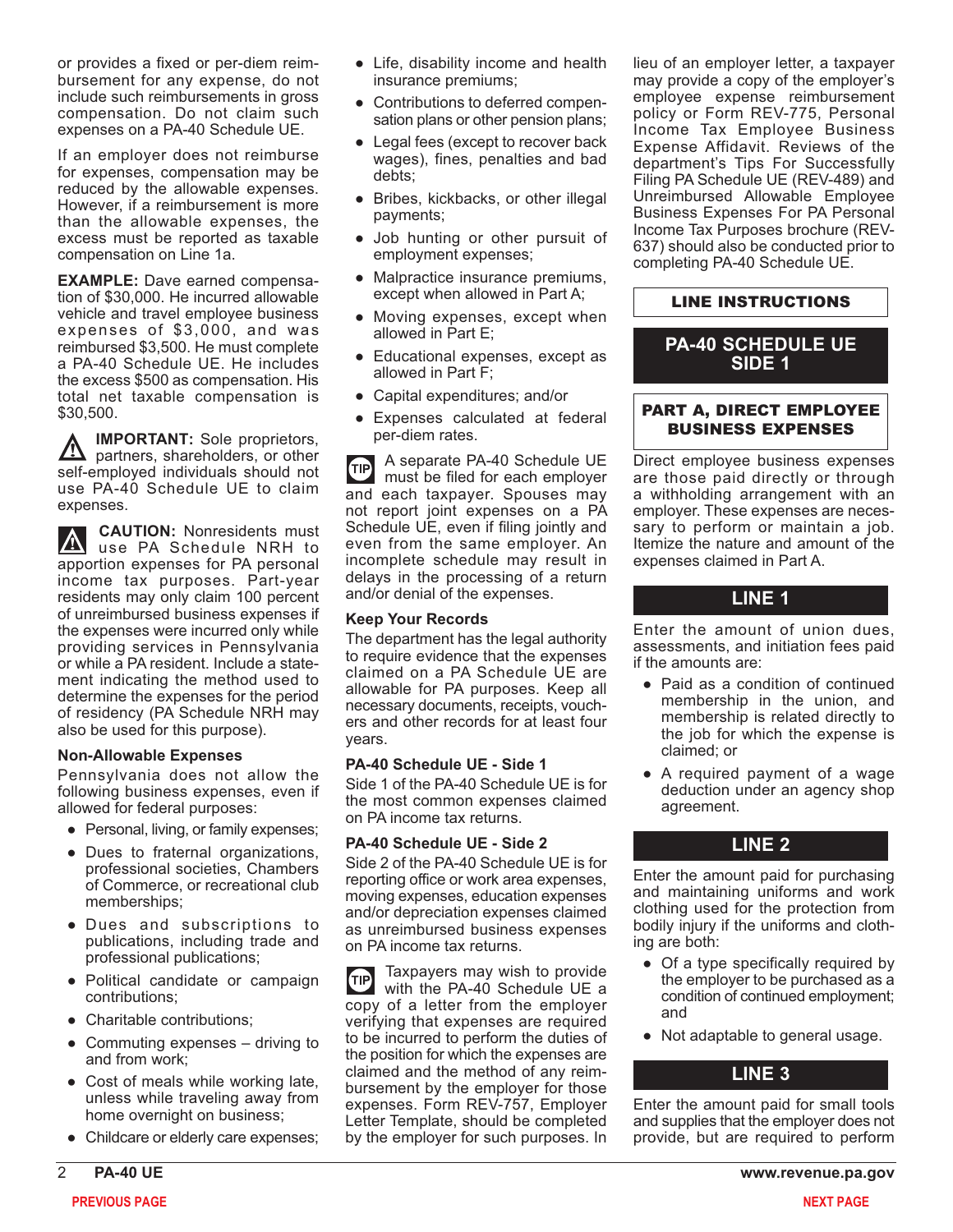the duties of the job. Depreciation is the annual deduction that must be taken to recover the cost of business property having a useful life beyond the taxable year. If any of these tools or supplies has a useful life of more than one year, depreciate or amortize the cost in Part G.

### **LINE 4**

Enter the amount of trade, professional or occupational license fees required as a condition of employment as well as any malpractice insurance and fidelity bond premiums where required by law or by the employer.

## **LINE 5**

Add Lines 1 through 4 and enter the result.

### PART B, BUSINESS TRAVEL EXPENSES

## **LINE 6**

Enter the total business miles and multiply by the federal mileage allowance to calculate the allowable business mileage expense.

**CAUTION:** Depreciation may not **A** be claimed on any vehicle on which the standard mileage rate method is used.

### **Commuting Expenses**

The costs of public transportation or driving a car between a home and the main place of work may not be claimed. These are personal commuting expenses. Commuting expenses may not be deducted no matter how far a home is from the regular place of work. Commuting costs between different jobs for different employers are also not allowable. For tradesmen, commuting costs also include mileage for any job 35 miles or fewer from the closer of the union hall or personal residence to the jobsite.

### ACTUAL VEHICLE EXPENSES

If using the actual vehicle expense method to calculate business travel expenses, Complete Lines 7a through 10.

**IMPORTANT:** If more than one  $\sum$  vehicle was used for business purposes, Lines 7a through 10 must be

completed and included on a separate Schedule UE for each vehicle driven. In place of separate Schedules UE, a statement may be included that shows the amounts for each vehicle for Lines 7a through 10. Add the Line 10 total expense amount from each vehicle and include the result in the amount for Line 14.

## **LINE 7a**

Enter the total vehicle miles driven in 2018 including any miles driven for a vehicle that was rented during the time a regular vehicle was being repaired.

## **LINE 7b**

Enter the total business miles driven in 2018 including any business miles driven for a vehicle that was rented during the time a regular vehicle was being repaired. Do not include commuting miles from home to workplace and workplace to home in the total business miles driven.

# **LINE 7c**

Divide Line 7b by Line 7a and enter the result rounded to six decimal places.

## **LINE 8a**

Enter the amount of the total expenses for gasoline, oil, repairs, insurance, tires, license plates, vehicle registration, car washes and other similar items. If the vehicle driven for business purposes was rented or leased, enter the cost of renting. Also enter the cost of temporary rentals for vehicles rented during the time a regular vehicle was being repaired. Do not enter temporary vehicle rentals included in Line 11.

# **LINE 8b**

Enter the amount of depreciation expense for the vehicle. Federal vehicle depreciation limits do not apply for PA personal income tax purposes. In addition, PA Section 179 expense is limited to \$25,000 per return. You must include a statement showing the description of the vehicle, date acquired, cost or other basis, depreciation method, Section 179 expense (if taken), accumulated depreciation previously taken, and the depreciation expense for the year. Do not report the depreciation expense for vehicles in Part G. Refer to Informational Notice Personal Income Tax 2012-05 - IRC Section 179

Expense Deductions for additional information.

## **LINE 9**

Add the amounts on Lines 8a and 8b and enter the total here.

## **LINE 10**

Multiply Line 9 by the ratio on Line 7c and enter the result here. If more than one vehicle was used for business purposes, add the amounts from Line 10 for each vehicle reported on separate Schedules UE (or separate statement) and include the total from all vehicles in the amount reported on Part B, Line 14, Total Business Travel Expenses.

### OTHER BUSINESS TRAVEL EXPENSES

Enter the actual amount of these expenses that were incurred.

**CAUTION:** Deductible expenses  $\vert\mathbb{V}\vert$ may not be based upon federal per-diem allowances. Only those expenses actually paid while performing the duties of the employment may be deducted.

## **LINE 11**

Enter the amount of parking fees, tolls and transportation expenses incurred while in an overnight or business travel status.

## **LINE 12**

Enter the amount of hotel or motel accommodation expenses incurred while in an overnight travel status.

## **LINE 13**

Enter only the actual expenses incurred for meals and entertainment expenses.

**IMPORTANT:** Meals and enter- $\sum$  tainment expenses are 100 percent allowable for Pennsylvania purposes. However, meals while not in overnight traveling status (e.g. meals while working late) and federal per-diem rates for meals and incidental expenses are not allowable.

## **LINE 14**

Add Lines 6 or 10, and Lines 11, 12, and 13 and enter the result. If more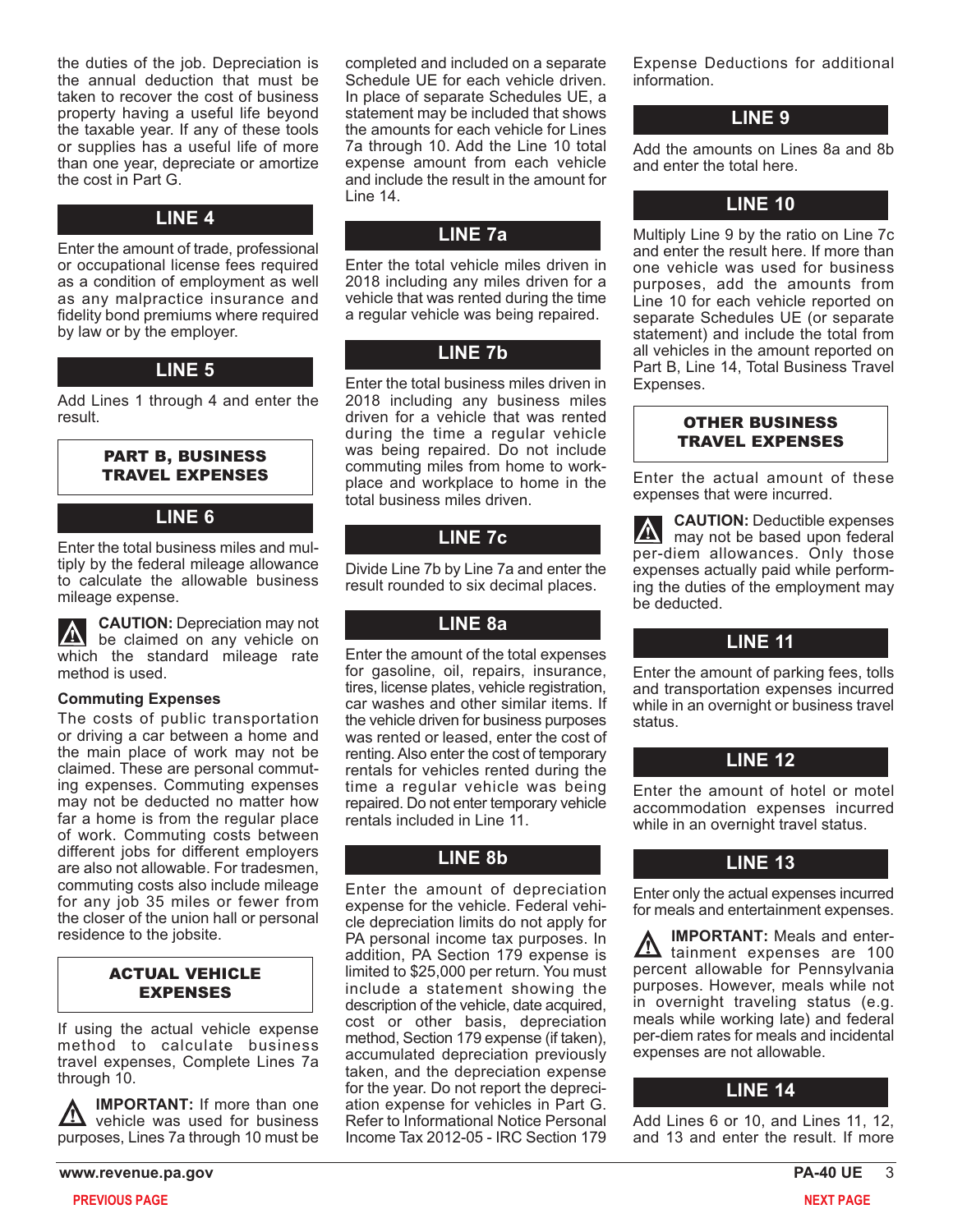than one vehicle was used for business purposes and actual expenses were reported for those vehicles, add the amounts from Line 10 of the separate Schedules UE or the separate statement prepared for the additional vehicles.

### PART C, MISCELLANEOUS EXPENSES

Enter the description and amount of all Pennsylvania-allowable expenses incurred not required to be listed elsewhere on PA-40 Schedule UE in the space provided. If there are more than two miscellaneous expenses, a separate statement that itemizes and describes in detail these expenses must be provided. Additional examples of expenses that may be claimed include:

- Breakage fees or cash shortages required to be paid to the employer;
- Fees or income included in Pennsylvania-taxable compensation on Form W-2 that is required to be paid to the employer as a condition of employment;
- Costs incurred by blind employees to pay readers who assist them in performing their job duties;
- Business gifts that are ordinary, necessary, reasonable, and actually incurred for business purposes. Pennsylvania does not follow federal percentage limits on such expenses.

**CAUTION:** Pennsylvania law  $|\Delta|$ does not contain statutory employee provisions. If a statutory employee for federal purposes, the W-2 income must be claimed as compensation on PA-40 Schedule W-2S and the business expenses on PA-40 Schedule UE. All other income and expenses should be reported on PA-40 Schedule C and Line 4 of the PA-40, Personal Income Tax Return. If applicable, enclose the necessary PA Schedule C.

For more information on statutory employees, see Chapter 7 of the PA PIT Guide.

A PA-40 Schedule C may be used **TIP** to report the allocated business expenses of a statutory employee. Enter "See Attached Schedule C" in the Miscellaneous Expenses description line along with the total allocated expenses. Include a copy of the PA-40

Schedule C to support the amount of expenses allocated to the PA-40 Schedule UE. The allocated expense PA-40 Schedule C should include "Statutory Employee Expenses" as the main business activity on Line A and should not include income on Lines 1 through 5 of the schedule as the income will be reported on PA-40 Schedule W-2S. A separate PA-40 Schedule C for any other business income and expenses may also need to be completed for any related nonstatutory employee activity.

# **LINE 15**

Add the miscellaneous expenses listed and enter the result.

If there are no expenses for TIP an office or work area (Part D), moving (Part E), education (Part F), or depreciation (Part G), Skip Side 2 of the PA-40 Schedule UE and complete Lines H through J of the Schedule.

#### TOTAL ALLOWABLE PA EMPLOYEE BUSINESS EXPENSES

# **LINES A THROUGH G**

Complete Lines A through G by entering the amounts of allowable expenses from each completed part of PA-40 Schedule UE.

## **LINE H**

Add Lines A through G and enter the result.

**CAUTION:** Nonresident or partyear residents who earned income and incurred expenses within and outside Pennsylvania must complete PA Schedule NRH.

# **LINE I**

If an employer included the reimbursement in PA-taxable compensation on Form W-2, do not enter that reimbursement here. If the reimbursements from an employer exceeded the expenses, enter the reimbursement here. Otherwise, if a reimbursement from an employer was received for any type of expense included on PA Schedule UE, even though the amount was less than the total amount of the expense incurred, do not include the reimbursements for those expenses and do not include the expense on PA Schedule UE. The expense is not an unreimbursed expense.

# **LINE J**

Determine the net expense reimbursement by subtracting Line I from Line H. Report the amount as:

- Unreimbursed employee business expenses on Line 1b of the PA-40, Personal Income Tax Return, if Line H is more than Line I; or
- Additional compensation on Line 1a of the PA-40, Personal Income Tax Return, if Line I is more than Line H.

**CAUTION:** Nonresident or part- $|\nabla|$ year residents who earned income and incurred expenses within and outside Pennsylvania must complete PA Schedule NRH. Report the amount on Line H of the PA-40 Schedule UE on Line 13 of Section D of the PA-40 Schedule NRH. Include PA-40 Schedule NRH with the PA-40, Personal Income Tax Return.

## **PA-40 SCHEDULE UE SIDE 2**

## PART D, OFFICE OR WORK AREA EXPENSES

Office or work area expenses may be claimed when an employer does not provide an employee with a suitable work area and the answer to each of the following questions is YES:

- D1. Does your employer require you, as a condition of employment, to maintain a suitable work area away from the employer's premises?
- D2. Is this work area the principal place where you perform the duties of your employment?
- D3. Do you use this work area regularly to perform the duties of your employment?

If an employer provides a suitable work area, or the answer to one or more of the above questions is NO, office or work area expenses cannot be claimed.

**CAUTION:** The department  $\Delta$ does not permit the use of the federal safe harbor deduction for a home office or work area. Actual expenses must be used to determine the amount of the deduction.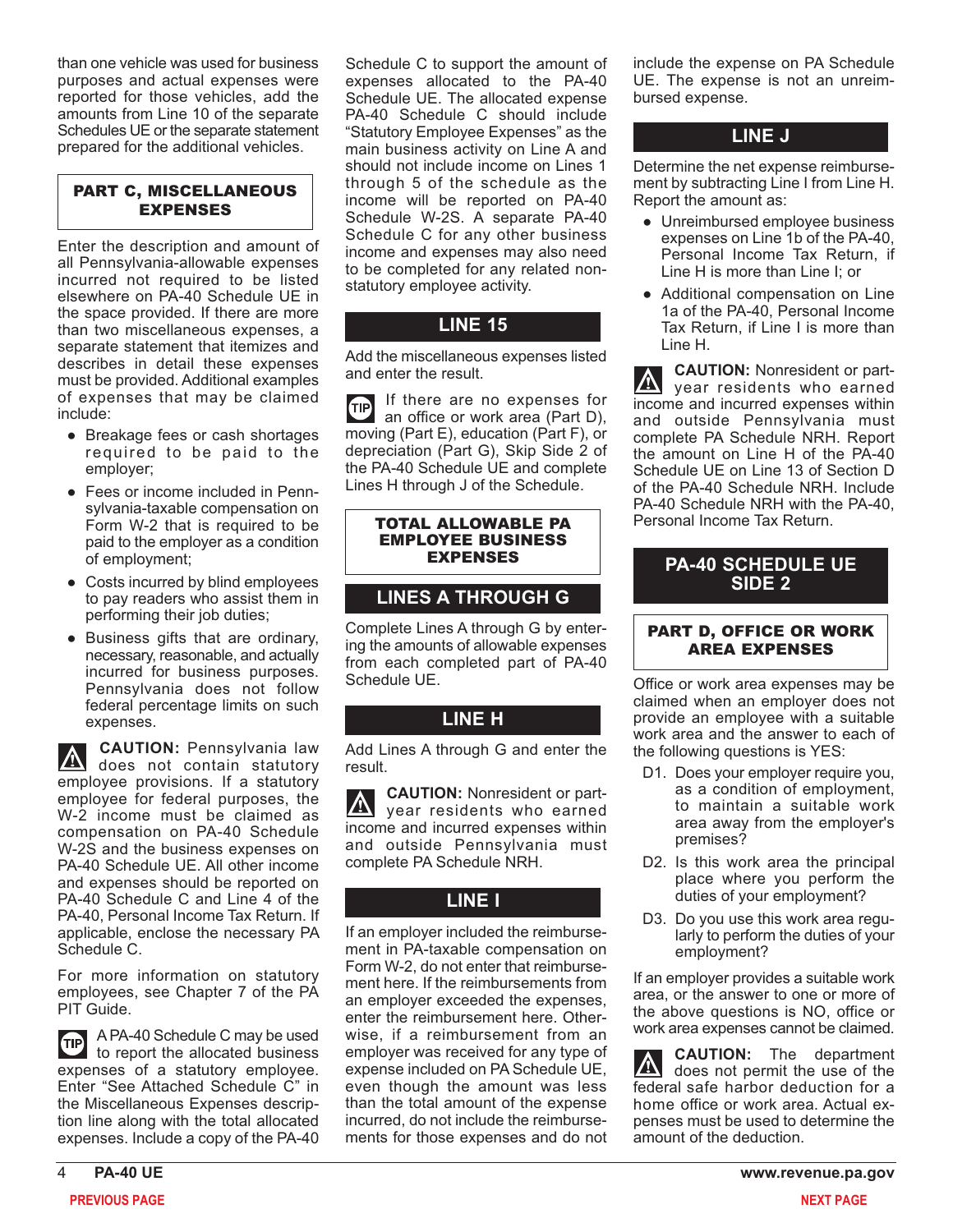### ACTUAL OFFICE OR WORK AREA EXPENSES

Enter the actual expenses incurred if claiming office or work area expenses on this schedule. Include statements detailing property maintenance and other apportionable expenses from Lines f and g.

## **LINE a**

Enter the depreciation expense for a home only. Do not include depreciation for furniture and fixtures.

## **LINE b**

Enter the total amount of real estate taxes paid.

## **LINE c**

Enter the total amount of mortgage interest paid for a home only.

### **LINE d**

Enter the total amount of utilities for gas, electric, fuel oil, kerosene, steam, and/or telephone.

**CAUTION:** Certain utilities, which  $\boldsymbol{\mathbb{\Delta}}$ are not subject to sales and use tax when purchased exclusively for residential use, become subject to sales and use tax when used for commercial purposes. If including electricity, natural gas, fuel oil, or kerosene in the calculation of home office expense, use tax on the prorated expense amount should be reported. The use tax on these utilities should be paid via a PA-1, Use Tax Return, or, if you are required to file a sales tax return, as part of that return. If you have a regular recurring use tax liability on utilities, you should register for a use tax account using the Online PA-100 at www.pa100.state.pa.us. Enter the Sales Tax License number used to report the use tax in the space provided.

## **LINE e**

Enter the amount paid for property insurance.

### **LINE f**

Enter the amount paid for property maintenance expenses. Include a statement listing the expenses by type and amount. Do not include capital

expenditures that improve the useful life or value of the property.

# **LINE g**

Enter the amount of other expenses related to the property. Do not include personal living expenses. Include a statement listing the expenses by type and amount.

## **LINE h**

If a renter, enter the amount of rent paid for the dwelling.

## **LINE i**

Add Lines a through h and enter the result.

## **LINE j**

Calculate the percentage of the property used for business by dividing the square footage of the property used for a work area by the total square footage of the entire property or dwelling. Enter the amount as a percentage and carry the amount to two decimal places.

# **LINE k**

Calculate the apportioned expenses. Multiply the amount on Line i by the percentage on Line k and enter the result.

## **LINE l**

Enter the total amount paid for office supplies used exclusively for business purposes. Include a statement listing the expenses by type and amount.

# **LINE 16**

Add Lines k and l and enter the result here and on Line D on Side 1 of this PA-40 Schedule UE.

## PART E, MOVING EXPENSES

Moving expenses incurred to retain employment may be deducted. Moving expenses may also be deducted if the expenses are related to reporting to a new location after obtaining employment. However, the Distance Test described below must be met.

Allowable expenses incurred in moving yourself, your immediate family, household goods, and personal belongings, including the cost of transportation to

the new home, using actual out-ofpocket costs or the federal mileage allowance may be deducted. Expenses for storing household goods, for meals and lodging on the way, including such costs on the day of arrival, and parking fees and tolls may be deducted.

The following expenses may not be deducted:

- selling or purchasing a house;
- breaking a lease;
- house hunting;
- temporary lodging prior to or after moving to the new location;
- seeking new employment;
- moving for your own convenience;
- relocating to a new job or workplace less than 35 miles farther than the old commute to work; or
- moving anywhere other than within or into Pennsylvania.

### **Distance Test**

The new workplace must be at least 35 miles farther from the old residence than the old workplace was. To determine if this test is met, complete Lines E1, E2, and E3.

## **LINE E1**

Enter the number of miles from the old home to the new workplace by the shortest route.

## **LINE E2**

Enter the number of miles from the old home to the old workplace by the shortest route.

### **LINE E3**

Subtract Line E2 from Line E1. If less than 35 miles, moving expenses may not be deducted. Do not complete Lines 17, 18 and 19.

**EXAMPLE:** If the old workplace was three miles from the old residence, the new workplace must be at least 38 miles from the old residence. Measure the distance using the shortest of the most commonly traveled routes.

**IMPORTANT:** Persons in the <u>/і\</u> military do not have to meet the distance test if the move is a permanent change of duty station. If a military family with dependents are moving to the new duty station from different locations, all the allowable expenses for each family member and dependent may be claimed.